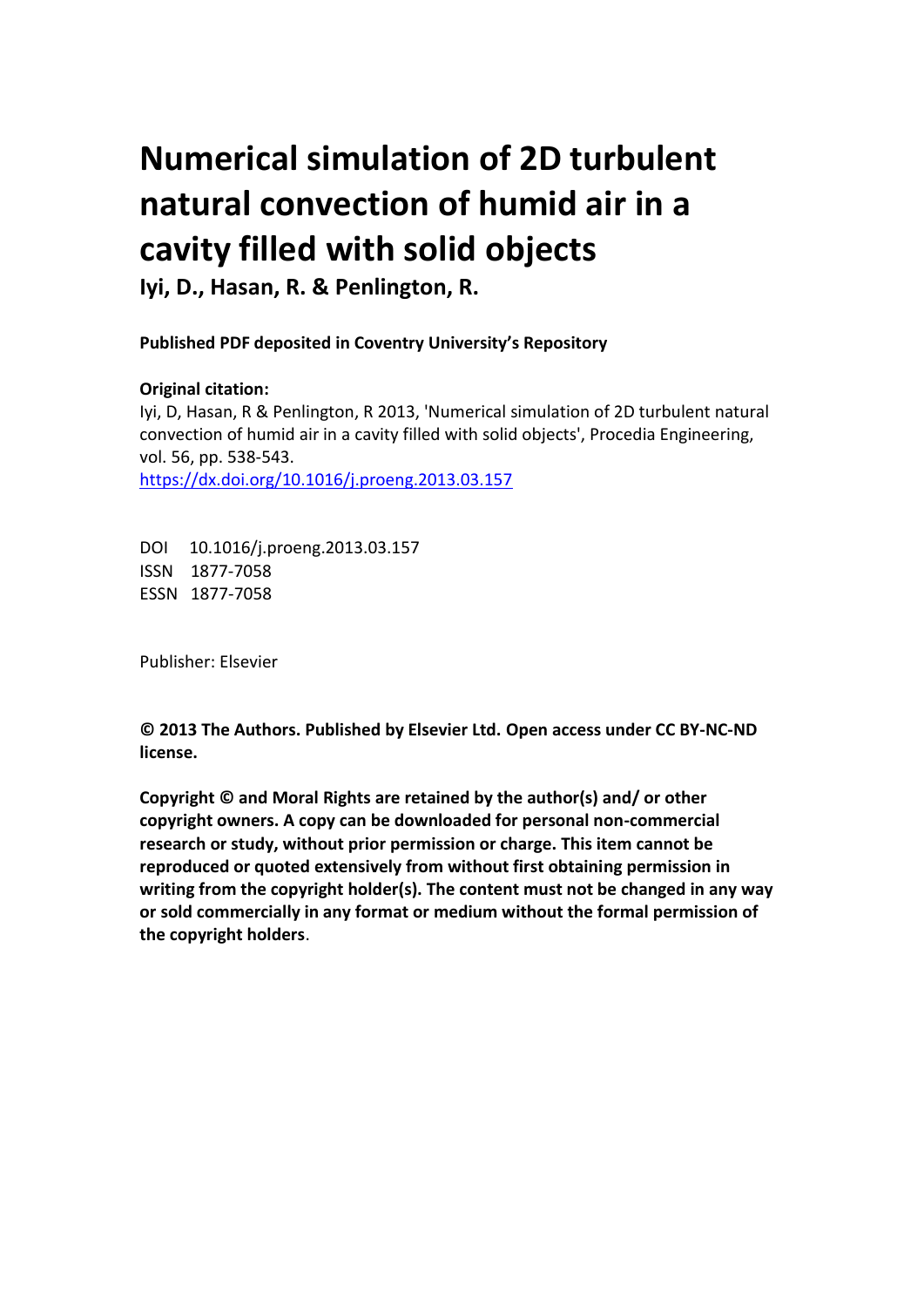

Available online at www.sciencedirect.com



Procedia Engineering 56 (2013) 538 - 543

Procedia **Engineering** 

www.elsevier.com/locate/procedia

### 5<sup>th</sup> BSME International Conference on Thermal Engineering

# Numerical simulation of 2D turbulent natural convection of humid air in a cavity filled with solid objects

Draco Iyi, Reaz Hasan<sup>\*</sup> and Roger Penlington

*Northumbria University, Newca astle Upon Tyne, N NE1 8ST, UK* 

#### **Abstr ract**

Natural convection flow in enclosures containing solid objects is important in the design of a wide range of industrial and engineering applications. Numerical calculations were performed for low turbulence double-diffusion convection for humid air inside a rectangular cavity with an aspect ratio of 2:1(height/width) and partially filled with disconnected solid cylindrical objects occupying 15% of the total cavity volume. The vertical walls are maintained at 1.2 and 21<sup>®</sup>C and a Rayleigh number of the fluid mixture based on the height of the vertical wall is 1.45 x 10<sup>9</sup>. In the computations, turbulent fluxes of momentum, heat and mass were modelled by a low-Re (Launder-Sharma) *k*-eddy diffusivity model. Radiation equation was discretised using the discrete ordinate method. Detailed analysis was performed on the flow and heat transfer and on the turbulence quantities within the cavity. The effect of 2D simplification of inherently 3D radiation modelling was carefully scrutinised and calculations carried out with an equivalent emissivity. Variations of average Nusselt number and buoyancy flux are analysed. Profiles of turbulent kinetic energy and turbulent viscosity are studied in detail to observe the net effect on the intensity of turbulence caused by the interactions of radiation with double-diffusive natural convection heat and mass transfer. Particular emphasis was placed on quantifying the proximity of the solid objects to the active walls. It has been found that turbulence is suppressed as the objects get closer to the walls.

© 2013 The Authors. Published by Elsevier Ltd. Open access under CC BY-NC-ND license. Selection and peer review under responsibility of the Bangladesh Society of Mechanical Engineers w under respon

Keywords: Double diffusive heat and mass transfer; natural convection; emissivity;

#### **1. Int troduction**

Simultaneous heat and mass transfer in enclosures containing solid objects is important for many practical flows such as indoor environments (Chen and Liu 2004; Ji et al., 2007), drying/cooling of agricultural products (Kadem et al,. 2011) and other engineering applications (Laguerre et al., 2005). The basic set up for such flows, which has also attracted attention from both experimental and numerical scientists, is a rectangular cavity whose vertical walls are heated differentially (Tian and Karayiannis, 2000; Didier et al., 2011). Typically, the natural convection heat transfer from the hot to the cold wall is characterised by the formation of a slow moving vortex. This vortical motion is often interpreted as an 'engine' which transfers heat from the heated surface (source) to the cold surface (sink) (Bejan, 1993). The intensity of flow is conveniently expressed by the Rayleigh number,  $Ra = g\beta\Delta TH^3/\alpha v$ , where, H is the height of the cavity,  $\beta$  is coefficient of thermal expansion,  $\Delta T$  is the temperature difference between the vertical walls and  $\alpha$  and  $\nu$  are the thermal and molecular diffusivities of the fluid respectively. Depending on the Rayleigh number the flow can be categorised as turbulent or lamin nar.

In the last decade or so the trend in buoyancy driven flow research has shifted to the examination of cavity flow coupled with heat and mass transfer. Most of the studies in this category are concentrated on steady state laminar flow of Rayleigh

\* Corresponding author.

*Emai il address:* reaz z.hasan@north humbria.ac.uk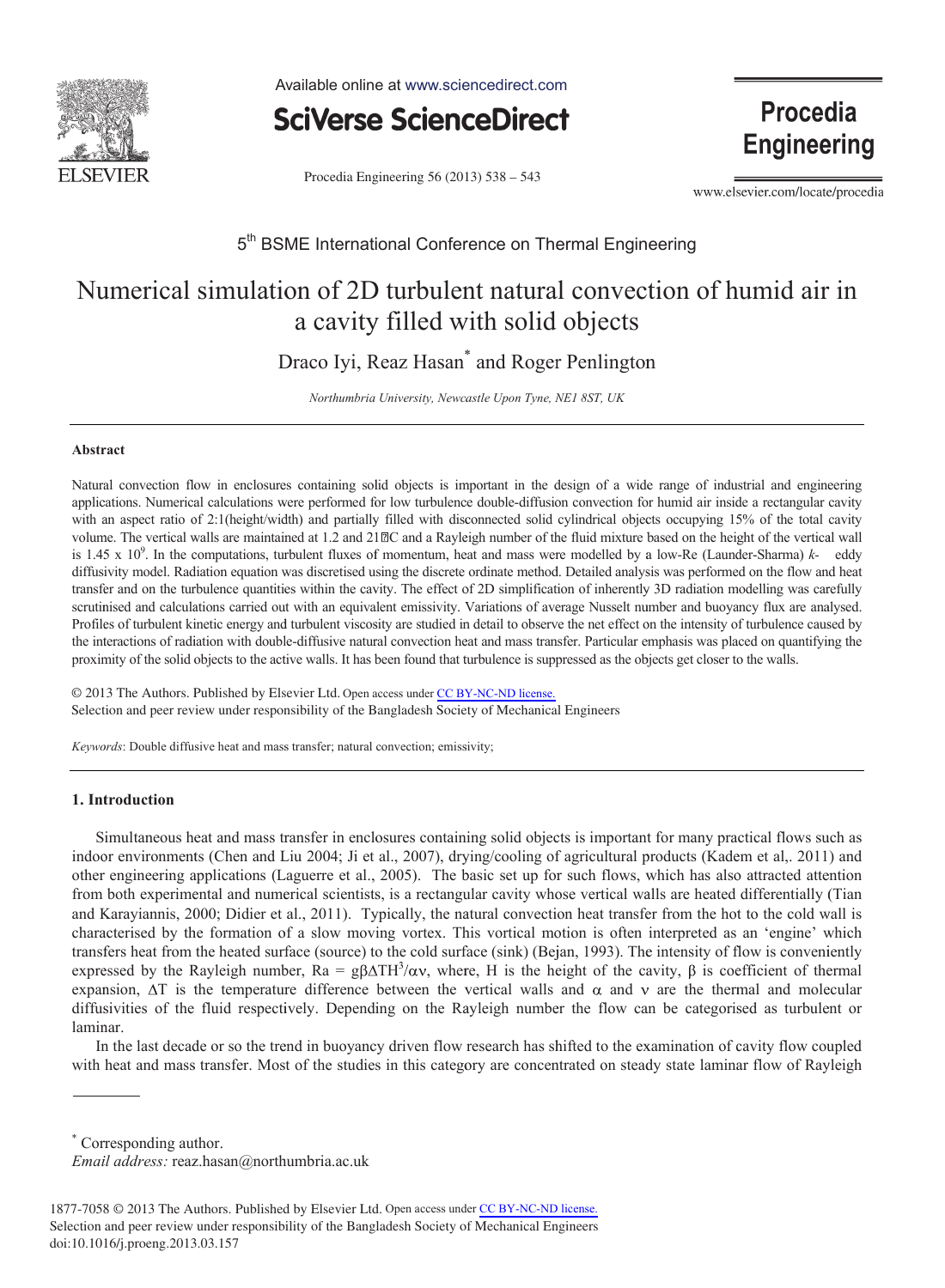number ranging from 10<sup>4</sup> to 10<sup>6</sup>. Hammou et al., 2004 and McBrain, 1997 investigated temperature and mass concentration gradient induced laminar flow in an enclosure. They used single phase modelling approach for the transport of fluid mixture. It is fairly recently that a number of works have appeared on buoyancy driven flows in enclosures filled with varying numbers of solid objects. Unlike porous medium, these objects are not in contact with each other but are close enough to influence the transfer processes significantly (Das and Reddy, 2006; Laguerre et al., 2009). Most of such works are limited to steady state two dimensional laminar flow of Rayleigh number ranging from  $10^5$  to  $10^9$ , although the higher values of Rayleigh number are likely to be turbulent. The flow development is further complicated by the evidence that radiation also plays an important role (Behnia et al., 1990; Iyi et al., 2012) in establishing the flow.

 An important aspect of the above type of flow which has not been investigated in detail is the effect on heat and mass transfer due to the wall proximity of blockages. This issue has many practical engineering applications such as natural drying of wood stacks (Kadem et al., 2011 ), cold storage stacking (Laguerre et al., 2005 ) or location of venetian blinds in double skin facade (Ji et al., 2007). The objectives of this paper are hence to look at typical features of the heat and mass transfer for variable proximity of the solid objects. The issue of emissivity for radiation simulation has also been explored.

#### **2. Flow domain**

 The geometrical configuration used in this investigation is similar to the cavity used in the experimental study conducted by Laguerre et al., 2009. As shown in Figure 1, this is a two-dimensional rectangular cavity with aspect ratio of 2:1 (H/L) and contains objects which occupy about 15% of the total cavity volume. The authors have provided data for temperature profiles along the mid-height (y/H=0.5) and along x=6.6 cm (or  $\delta$  = 6.6) near the cold wall of the cavity. Vertical velocity and relative humidity profiles measured at the mid-height and mid-width (x/L=0.5) of the cavity were also reported.



Fig. 1. Geometry and the coordinates (dimensions are in cm)

Based on the temperature differentials of the vertical walls the Rayleigh number was found to be  $1.45 \times 10^9$ . For this work, the distance of the first column of objects from both the hot and cold walls were varied ( $\delta$  = 0.033, 0.05, 0.066, 0.08 and 0.116 m). The distances between the other columns, 'c', varies negligibly and hence the effect due to internal re-distribution is ignored.

#### **3. Numerical method**

 Calculations were carried out using the commercial CFD package of ANSYS FLUENT (2010) software. The methodology involves the iterative solution of the Navier-Stokes equations along with continuity and energy equation on collocated variables within a structured-unstructured mesh configuration. Humidity has been considered as a separate phase and hence another scalar transport equation for species transport has been incorporated. To model the turbulence stresses, a two-equation low-Re eddyviscosity turbulence model (Launder-Sharma, 1974) has been chosen. Systematic grid dependency tests were carried out and the final results were obtained with 90,500 cells with a  $y^+$  value of just below 1. For a coarser mesh density of 64,600 the average Nusselt number showed very small variation as can be seen in Table 1. Initial natural convection flow field was established for a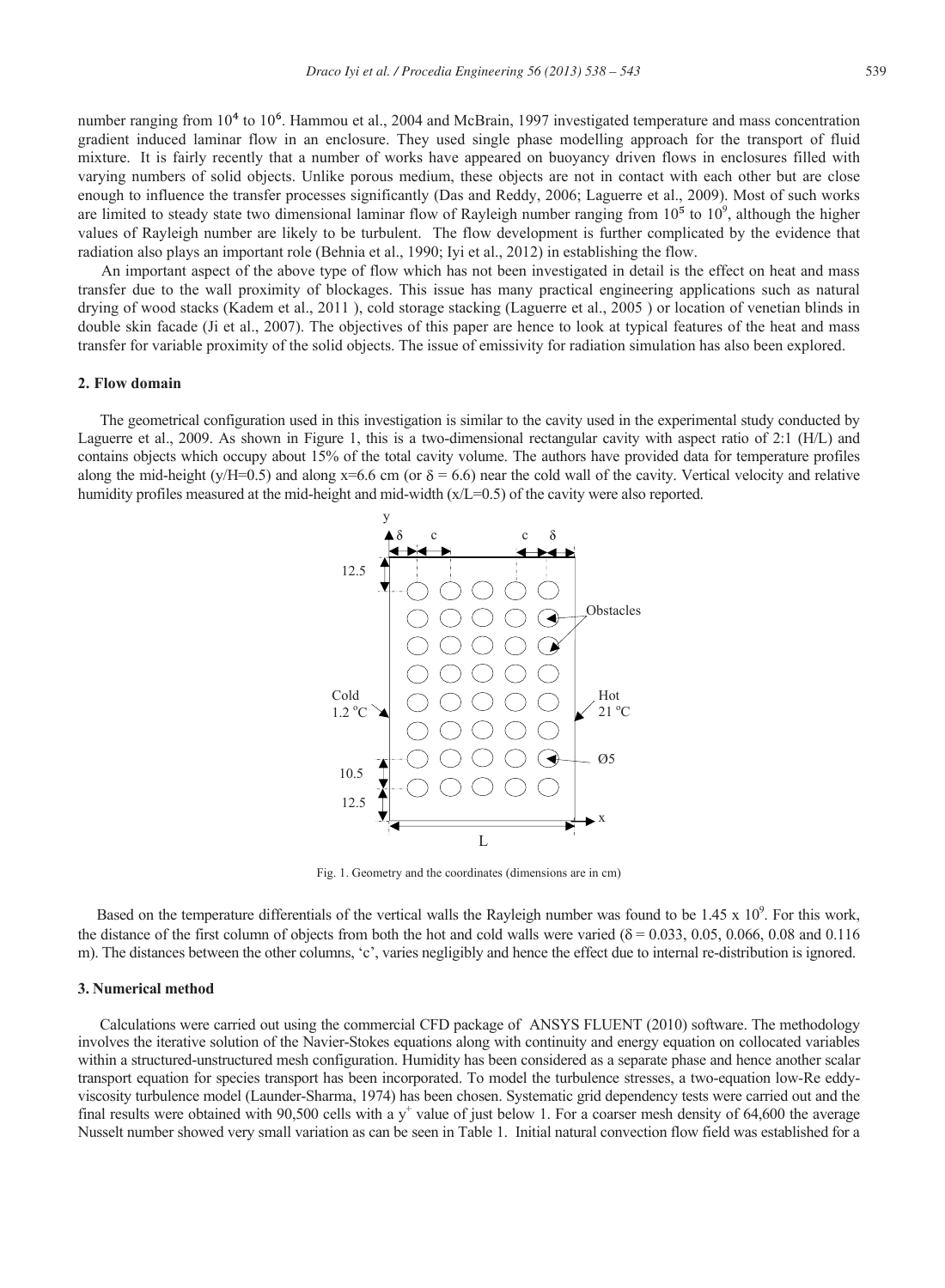Rayleigh number of 10<sup>6</sup> using an incompressible unsteady solver with a time step of 0.002s. This flow field was later used an initial condition for the higher Rayleigh number of  $1.45 \times 10^9$ . A typical run on a single Intel core 2Duo E6600 2.4 GHz processor took about 8 hours of computing time.

 The boundary conditions considered for the simulations are similar to those given in the experimental paper of Laguerre et al., (2009). The temperatures of the hot, cold, top and bottom walls were fixed at 21, 1.2, 14.4 and 13.7 $^{\circ}$ C respectively. The constant vapour mass fraction is maintained at the bottom horizontal wall and a constant mass fraction equal to the saturation value at the cold wall was specified. No slip boundary conditions have been imposed for all the solid surfaces. To simulate radiation, Discrete Ordinate Method (FLUENT 2010) has been chosen with humid air treated as absorbing-emitting and nonscattering gray medium and the walls are all assumed as gray diffuse.

#### **4. Results and discussion**

 The velocity and turbulence intensity contours shown in Figure 2 (a) and (b) respectively, demonstrate clearly that the main air flow is confined within the boundary layer so that the objects close to the walls interact with the viscous layer. This observation further highlights the importance of using a low-*Re* model. It can also be seen that there are other streams of flows of varying (smaller) magnitude. Such a flow pattern was also verified and reported in the experimental work of Laguerre et al., 2005 and can be seen in Figure 2.



Fig. 2. (a) Velocity magnitude and (b) Turbulence intensity for  $\delta = 6.6$  cm

Double-diffusive phenomenon is governed by the total density stratification consisting of thermal and concentration contributions. These two stratifications often act in opposite directions with unstable thermal stratification promoting turbulence, while the stable concentration gradient tends to dampen turbulent fluctuations. In this study, thermal stratification is dominant and is likely to promote turbulence. Specification of the flow regime for such transitional Rayleigh number of  $1.45 \times 10^9$ associated with heat and mass transfer appears to be quite confusing. To resolve this uncertainty surrounding the flow regime characterisation, preliminary numerical investigation was conducted with Launder-Sharma model to show if the domain is predominantly laminar or turbulent. The temperature profile near the cold wall  $(x = 6.6$  cm) is presented in Fig. 3a, and the relative humidity (RH) distribution along the mid-width  $(x/L = 0.5)$  is presented in Fig. 3b. Both results, laminar and turbulent are plotted against the experimental data which supports our assumption of incorporating a turbulence model in the calculations.



Fig. 3. Comparison with experimental data: laminar vs turbulent prediction ( $\delta$  = 6.6 cm)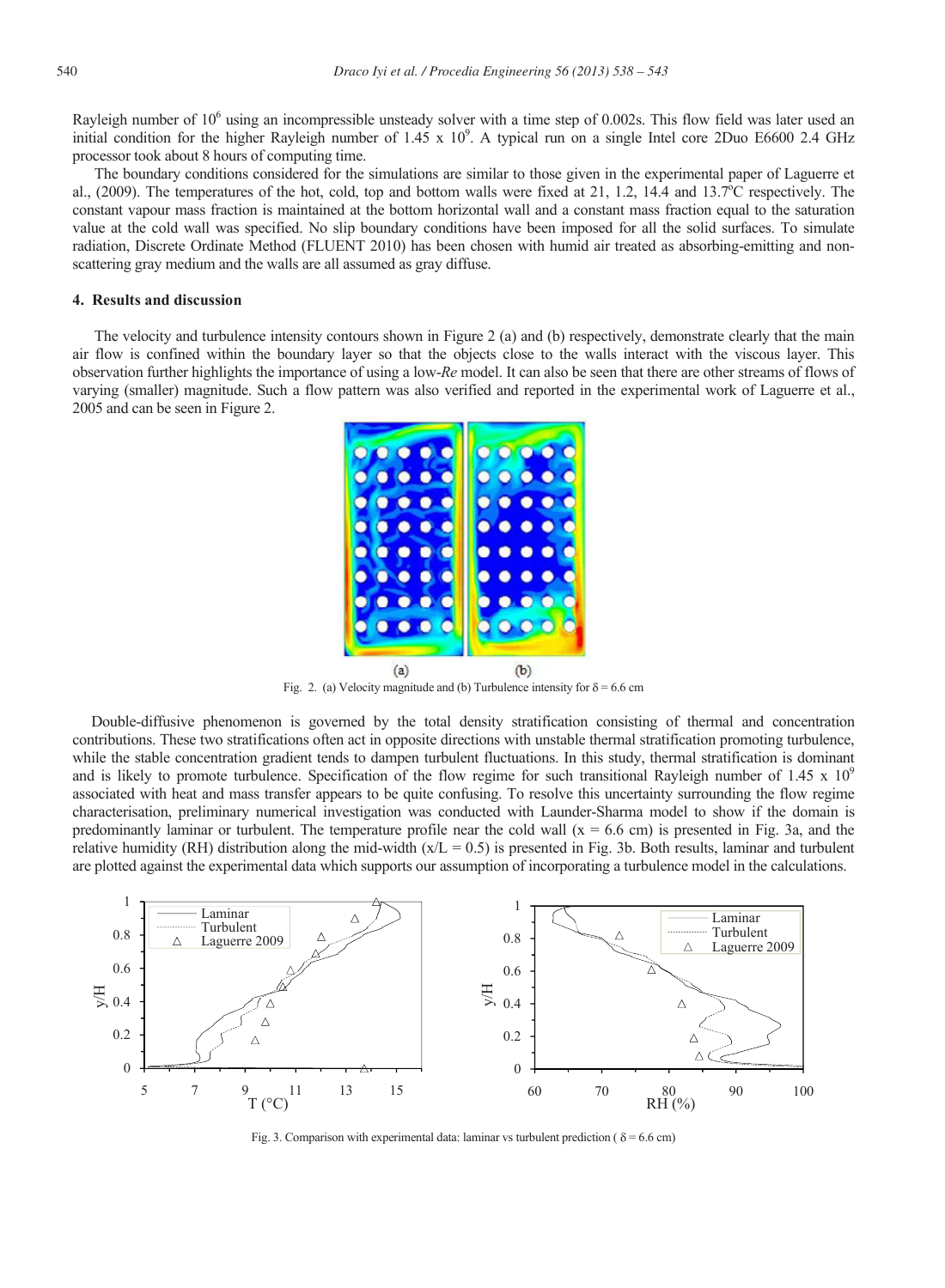#### *4.1 Choice of equivalent emissivity*

 The choice of emissivity is very critical when modelling radiation heat transfer and, even for this type of moderate temperature difference, the effect of radiation has been found to be fairly significant (Iyi et al., 2012). The 2D simplification of an inherently 3D radiation heat transfer also raises issues with the accuracy of the data produced by 2D simplification of domain. According to Laguerre et al., 2009 an equivalent emissivity of  $\varepsilon = 0.58$  can be shown to mimic the radiation heat transfer between three surfaces having emissivities of 0.9 (somewhat similar to the treatment of radiation shield). However, no numerical evidence is provided in support of the above. We have scrutinized this assumption and a comparison of temperature for a 2D vs. 3D domain is presented in Fig. 4. It can be seen that the predicted temperatures at  $x/L=0.5$  for  $\varepsilon = 0.9$  (3D) and  $\varepsilon = 0.58$  (2D) are in fairly close agreement justifying the 2D treatment. The  $\varepsilon = 0.9$  (2D) is shown for comparison which also highlights the significant influence of radiation for this flow. All of the calculations reported in this paper were obtained with  $\varepsilon = 0.58$ .



Fig. 4. Emissivity sensitivity for temperature prediction ( $\delta$  = 6.6 cm)

#### *4.2 Wall heat transfer*

Average and local heat transfer data are compared in terms of an average Nusselt number and local Nusselt ( $Nu<sub>local</sub>$ ) number computed at each wall. The average Nusselt number which is a combination of heat transfer due to convection and radiation were separately calculated by taking integral averages of heat fluxes using FLUENT post-processing tools. Similarly the local Nusselt numbers were obtained using the local heat flux at each node. Table 1 shows the average Nusselt number for different  $\delta$ values and Fig. 5 shows local variations for three cases (for clarity).



Fig. 5. Variation of local Nusselt number along the (a) Hot wall and (b) Top wall

| Table 1: Variation of Average Nusselt Number                               |
|----------------------------------------------------------------------------|
| (Italicised data for $\delta$ = 0.066 are for coarse mesh of 64,600 cells) |

| $\delta(m)$ | Bottom wall | Hot wall      | Top wall | Cold wall    |
|-------------|-------------|---------------|----------|--------------|
| 0.033       | 33.8        | 82            | 10.4     | 105.5        |
| 0.05        | 341         | 105.3         | 73       | 132.1        |
| 0.066       | 30.5(30.4)  | 111.6 (111.3) | 3.9(3.8) | 138.2(137.8) |
| 0.08        | 30.4        | 113.9         | 2.7      | 141.5        |
| 0.12        | 29.1        | 118.5         | 17       | 146          |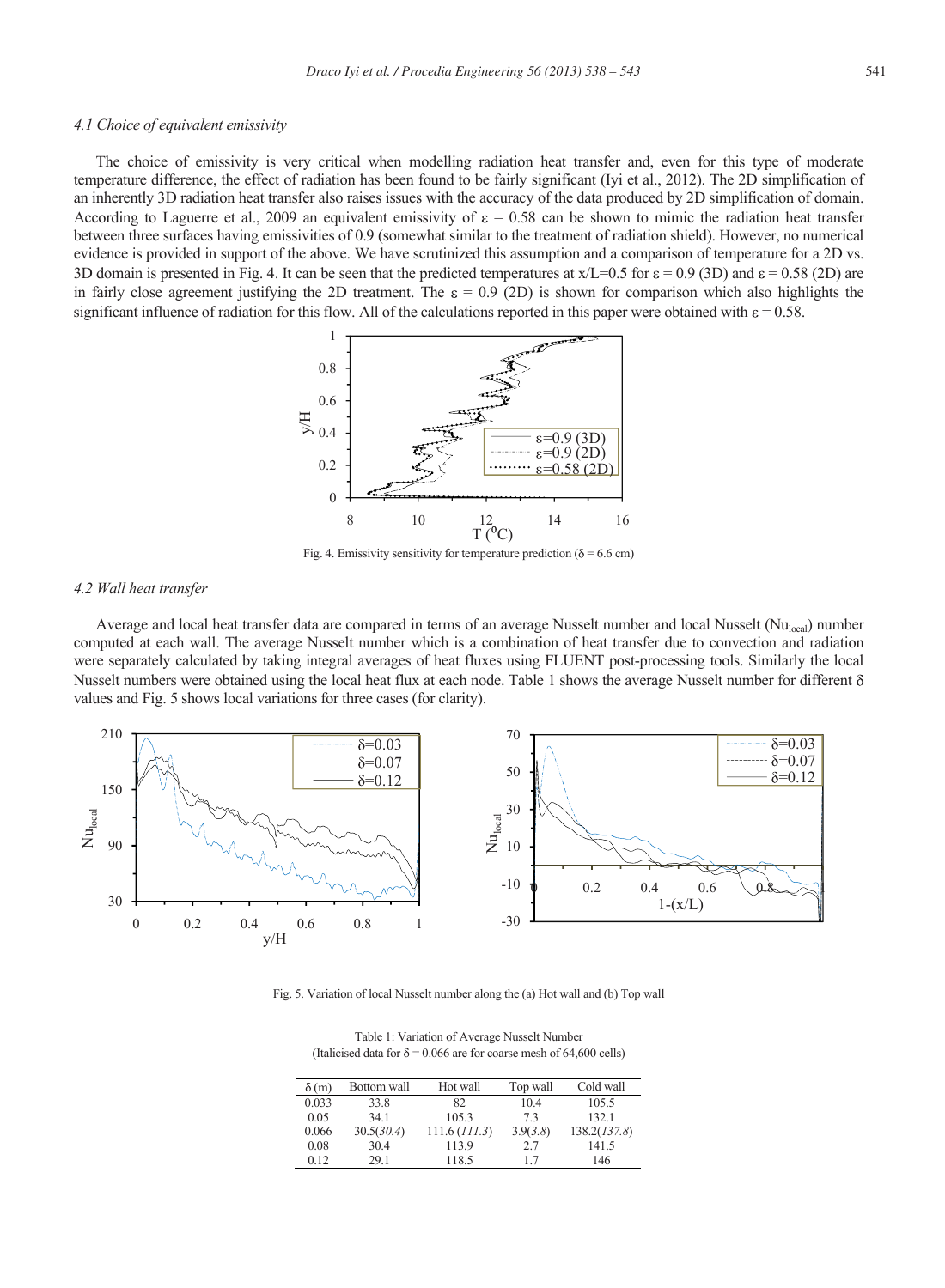The table also shows that the total heat transfer is significantly low for the smallest  $\delta$  value. For other values, the average Nu demonstrates a small but monotonic increase of the heat transfer. The local variations of Nu along the hot wall display the proximity effect very clearly. It also shows that with larger  $\delta$  values, the Nu numbers tend to smooth out. The fact that  $\delta=3.3$  cm shows markedly small value of heat transfer may be partly related to the fact that turbulence is greatly suppressed due to blockage of the upward and downward flow of fluids along the hot and cold walls respectively. The turbulent viscosity ratio,  $\mu_{\text{ratio}}$  (ratio of turbulent eddy viscosity divided by the molecular viscosity) in Fig. 6a-b, highlights that turbulence is greatly reduced as the objects come closer to the walls and supports the multi-zone configuration of flow as suggested by among others, Griffiths and Chen, 2003. For smaller  $\delta$ ,  $\mu_{\text{ratio}}$  is almost close to the core value and hence not shown.



Fig. 6. Turbulent viscosity ratio at the mid-height; (a) near cold wall, (b) near hot wall

#### *4.3 Influence of proximity on mass transfer*

 Detailed analyses were carried out on the vapour mass flow distributions at various locations of the flow domain. Typical plots of mass fraction, m (g/kg) and buoyancy number, N, defined as the ratio of mass to temperature induced buoyancy, are plotted in Figs. 7 and 8. It can be seen that the mass fraction of vapour increases for the smaller  $\delta$  values. This is due to the smaller gap available for the flow and is essentially a redistribution of the moisture content throughout the flow domain. The buoyancy number, N, measures the contribution to buoyancy of the variation in vapour concentration. The concentration gradient is due to difference in the relative molecular mass between the dry air and water vapour. At 20 °C, the relative molecular mass of dry air is 28.97 kg/kg-mol, whilst for saturated air it is 28.71 kg/kg-mol. As expected the effect due to mass induced buoyancy is small and corresponds to the trend in Fig. 7.



The effective diffusion coefficient,  $D_{\text{eff}}$  of vapour is shown in Fig. 9a-b at the mid-height. The variations and nature of these curves are very similar to the viscosity ratio curves presented in Figure 6a-b, highlighting the fundamental similarity in the diffusive transport mechanisms of momentum and concentration.